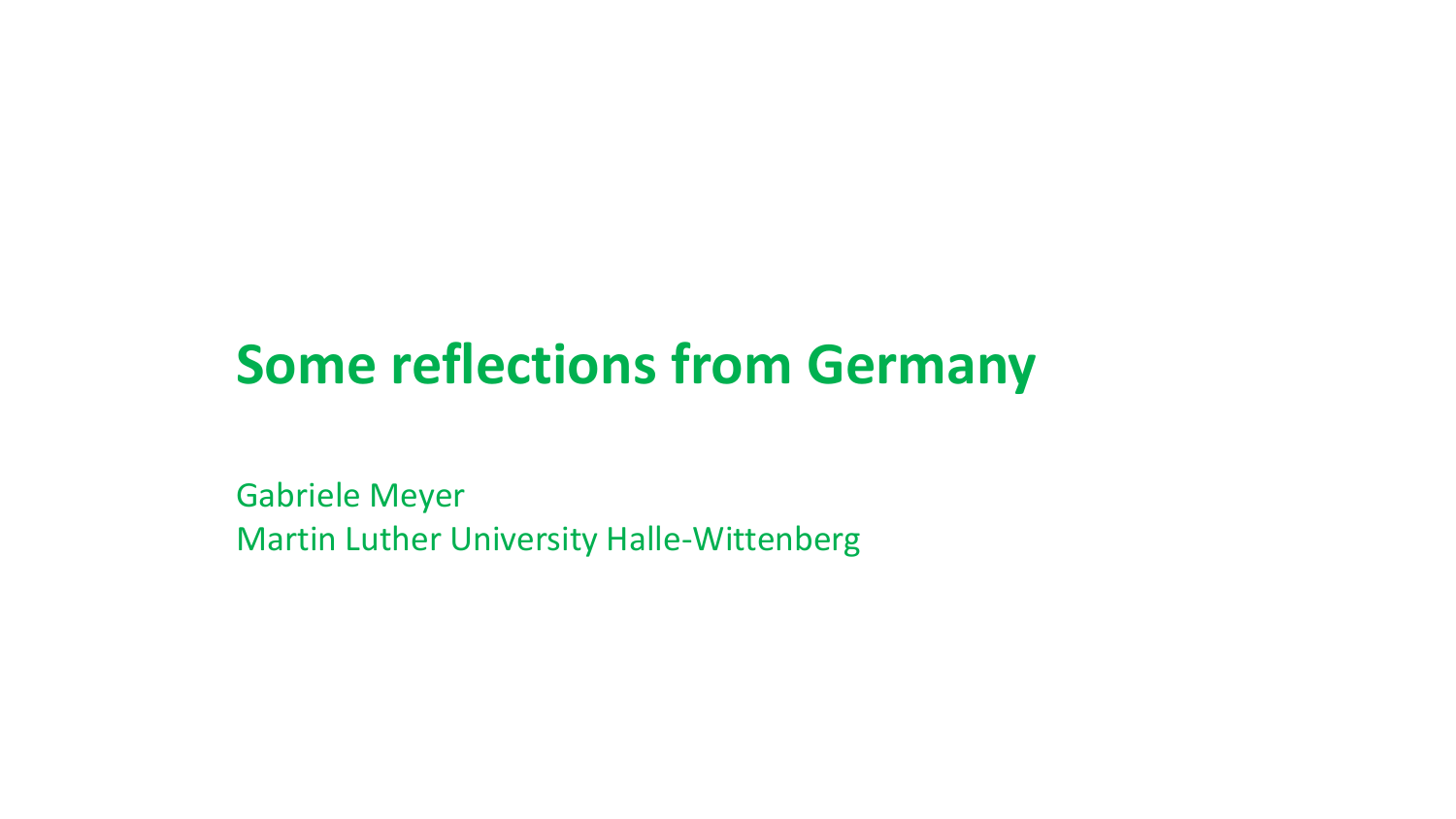# **What happened recently in nursing education?**

- 3 vocational training programmes until the end of 2019
	- Nurse for adults
	- Nurse for the elderly
	- Paediatric nurse
- 2020: new law regulating nursing education, substitution of three trainings by joint 2-yrs training plus one yr specical focus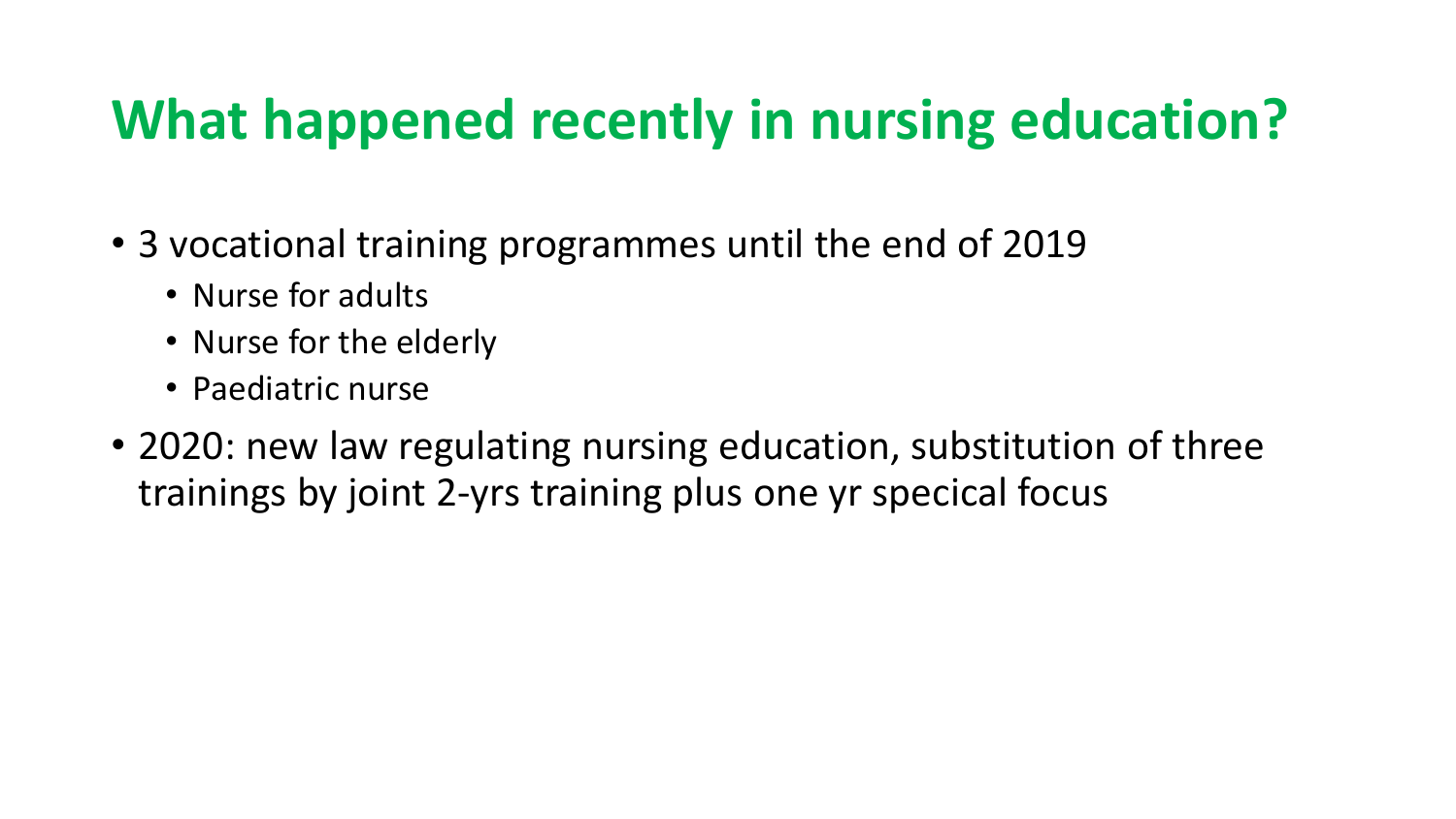# **Nursing education in Germany in 2021**

- Started vocational nurse training (3 yrs): n=61.458
- Started Bachelor of Nursing at Universities or Universities of Applied Science: n=1.091 students
- $\rightarrow$  1.7 % of all nursing trainees
- $\rightarrow$  German Science and Humanities Council 2012

requested 10 to 20 %

**BIBB Discussion Paper** 

2022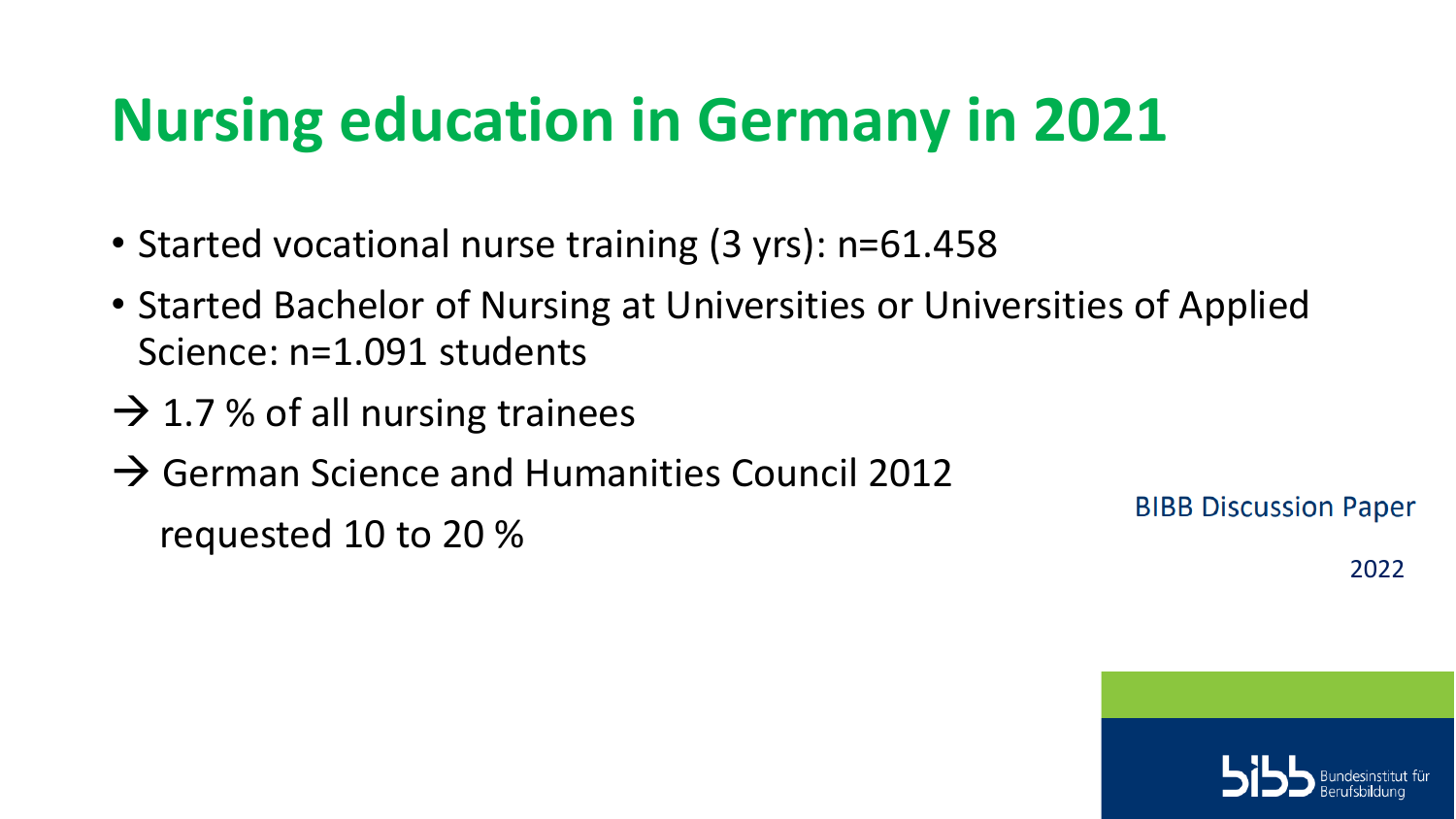

**Contents lists available at ScienceDirect** 

Z. Evid. Fortbild. Qual. Gesundh. wesen (ZEFQ)



journal homepage: http://www.elsevier.com/locate/zefq

Bildung im Gesundheitswesen / Education in Health Care

### Einbindung von Pflegefachpersonen mit Hochschulabschlüssen an deutschen Universitätskliniken: ein Follow-up-Survey

Integrating academic nurses in German university hospitals:

Manuela Bergjan<sup>a,\*,1</sup>, Antje Tannen<sup>b,1</sup>, Tobias Mai<sup>c</sup>, Johanna Feuch Jennifer Luboeinski<sup>e</sup>, Julian Bauer<sup>f</sup>, Uli Fischer<sup>f, 2</sup>, Andreas Kocks<sup>g, 2</sup>

a Charité – Universitätsmedizin Berlin, corporate member of Freie Universität Berlin, Humboldt-Universität zu Ber Pflegedirektion - Pflegewissenschaft/Praxisentwicklung, Berlin, Deutschland

<sup>c</sup> Universitätsklinikum der Goethe-Universität Frankfurt, Pflegedirektion, Stabsstelle Pflegeentwicklung, Frankfurt <sup>d</sup> Universitätsklinikum Freiburg, Pflegedirektion, Stabsstelle Qualität und Entwicklung in der Pflege, Freiburg, Deut e Verband der Pflegedirektorinnen und Pflegedirektoren der Universitätskliniken und Medizinischen Hochschulen **Deutschland** 

<sup>f</sup> Klinikum der Universität München, LMU München, Stabsstelle Qualitätsmanagement und Pflegeentwicklung Sta. Qualitätsmanagement Pflegedirektion, München, Deutschland

<sup>8</sup> Universitätsklinikum Bonn, Pflegedirektion - Stabstelle Pflegeforschung, Bonn, Deutschland

### Wissenschaftsrat – Research Council 2012: 10 to 20 % Bachelor degree nurses recommended

#### **ABSTRACT**

**Introduction:** The effective integration of professional nursing staff with university training into care processes is associated internationally with better patient outcomes. In Germany, there is a current lack of reliable figures on graduates and their areas of responsibility. Therefore, the aim of this follow-up survey, designed as a repetition of a previous one, was to ascertain the number of nurses with a Bachelor's or Master's degree involved in direct patient care at university medical centers.

Method: In a cross-sectional study, chief nursing officers in university medical centers were asked to quote the number of professional nurses with a university degree (Bachelor, Master, Doctorate). Additional questions focused on their tasks and responsibilities and the measures undertaken to facilitate their integration into the organization. The data were analyzed using descriptive statistics.

**Results:** In total, n=29 valid questionnaires from 35 university medical centers were included in the analysis, resulting in a response rate of 82.85%. For a total of 18 centers, the number of university-qualified nurses had increased by  $n = 786$  between 2015 ( $n = 593$ ) and 2018 ( $n = 1,379$ ).

The overall percentage of nurses with a university degree working at a university medical center in the study was  $3.16\%$  (SD = 1.66; min – max = 1.09 – 6.69; O1 – O3 = 1.49 – 4.04; 95% CI 2.30 to 3.95). In direct patient care, the quota was  $2.11\%$  (SD = 1.40; min - max = 0.47 - 5.42; Q1 - Q3 = 0.87 - 3.16; 95% CI 1.36 to 2.76). The main focus of their duties was on standard care and patient education (graduates with a Bachelor's degree), evidence-based nursing practice development (Master's degree) and research activities (doctoral degree).

**Discussion:** Compared to 2015, the proportion of professional nursing staff with university training has increased but remains at a very low level. These nurses perform relevant clinical tasks and are involved in the development of good practice. However, there is a need for better competence-based differentiation.



<sup>&</sup>lt;sup>b</sup> Charité – Universitätsmedizin Berlin, corporate member of Freie Universität Berlin, Humboldt-Universität zu Ber für Medizinische Soziologie und Rehabilitationswissenschaft, Berlin, Deutschland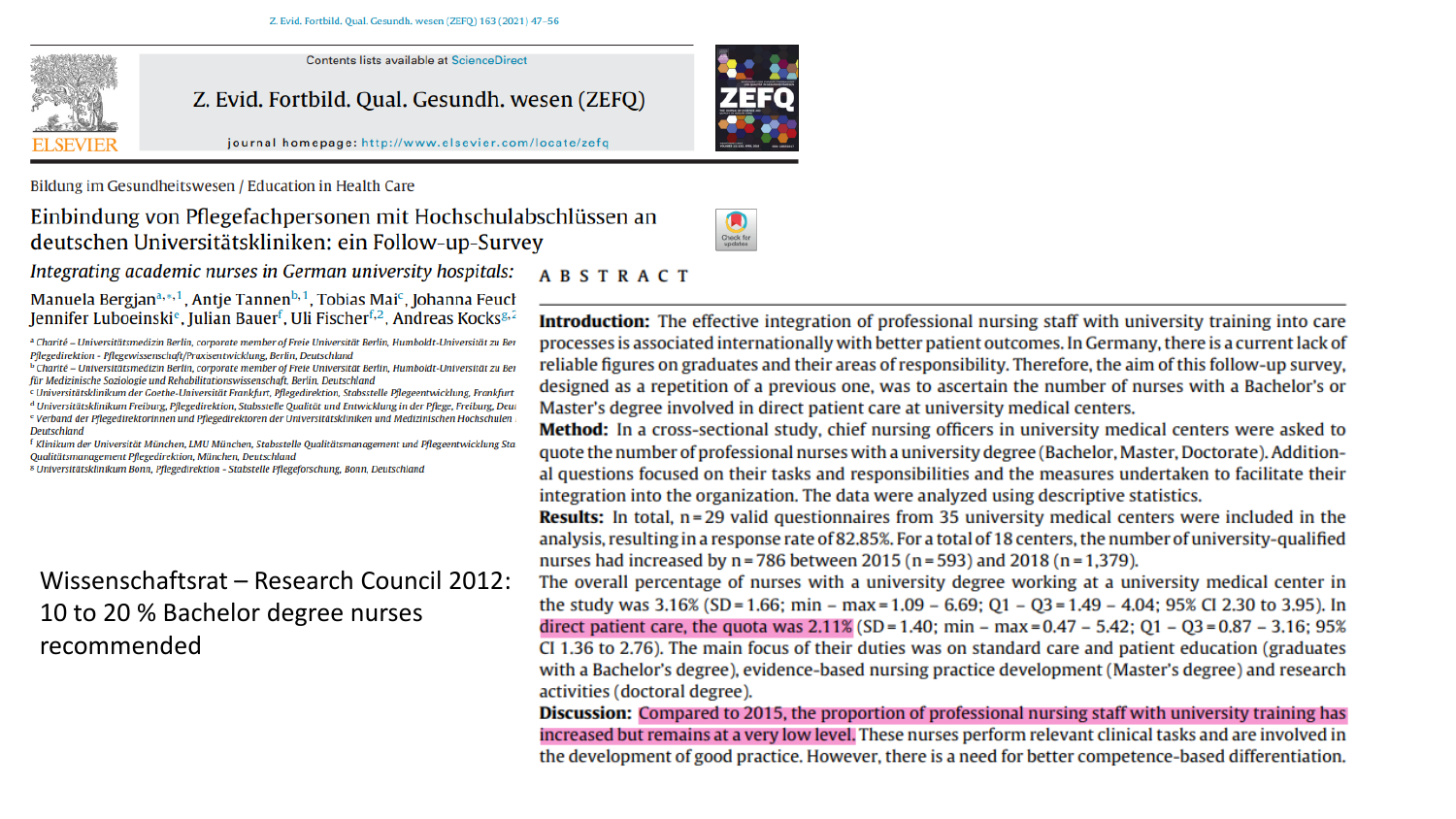## **Nursing training profession - Urgent problems**

- Available primary education training programmes at Universities are undermanned (50% of University places occupied)
- Advantage of University training not easy to convey
	- few role models in clinical practice
	- no or only low reimbursement of practical training
	- lack of extended roles and poorly defined roles for academic nurses
- Pronounced increase of trainees in recent years, but high intention to leave rate
- Approx. 30 % do not complete training (Sell et al. 2021); 25 % leave within 5 years after training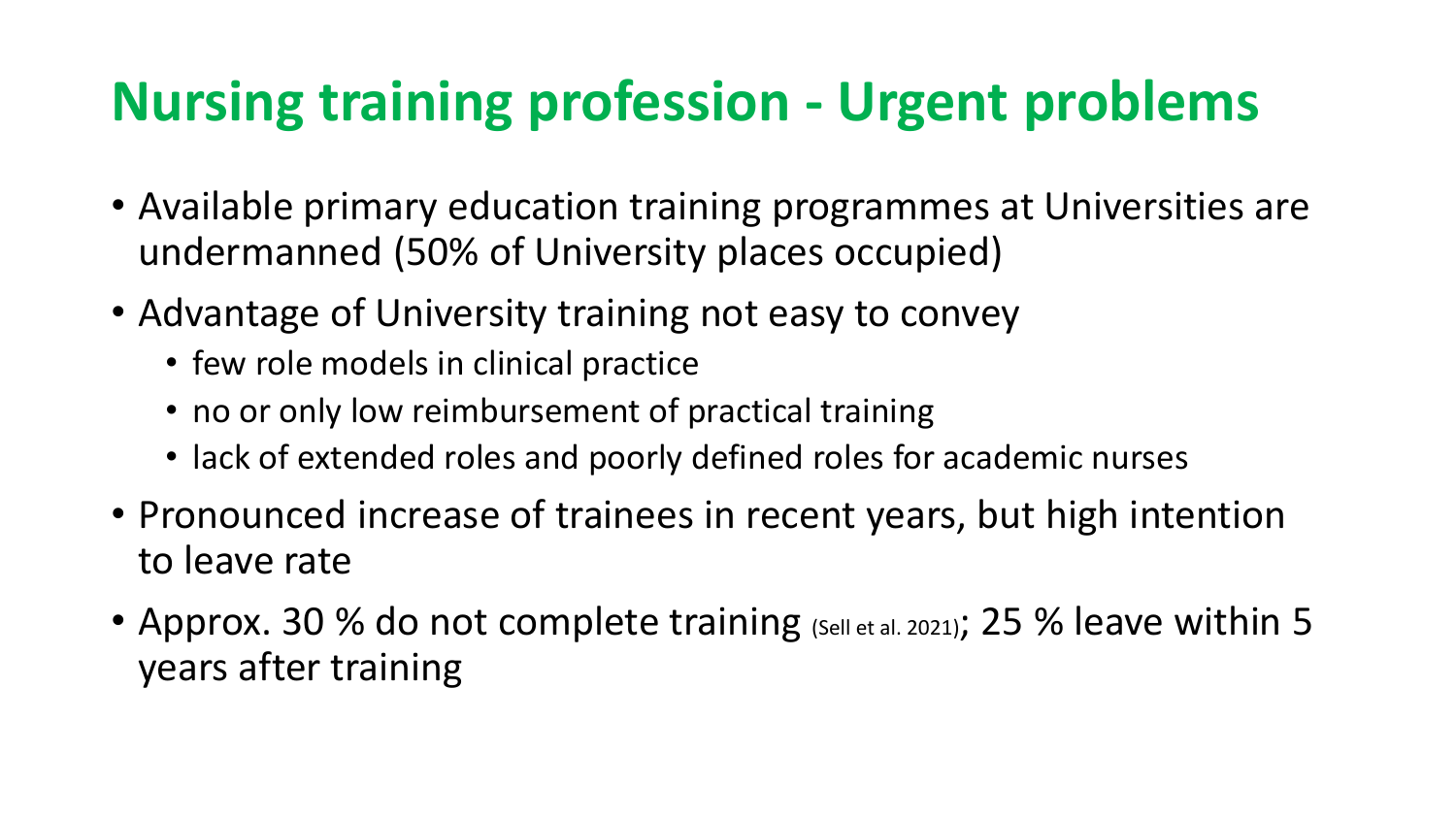### German political campaigns – Public awareness